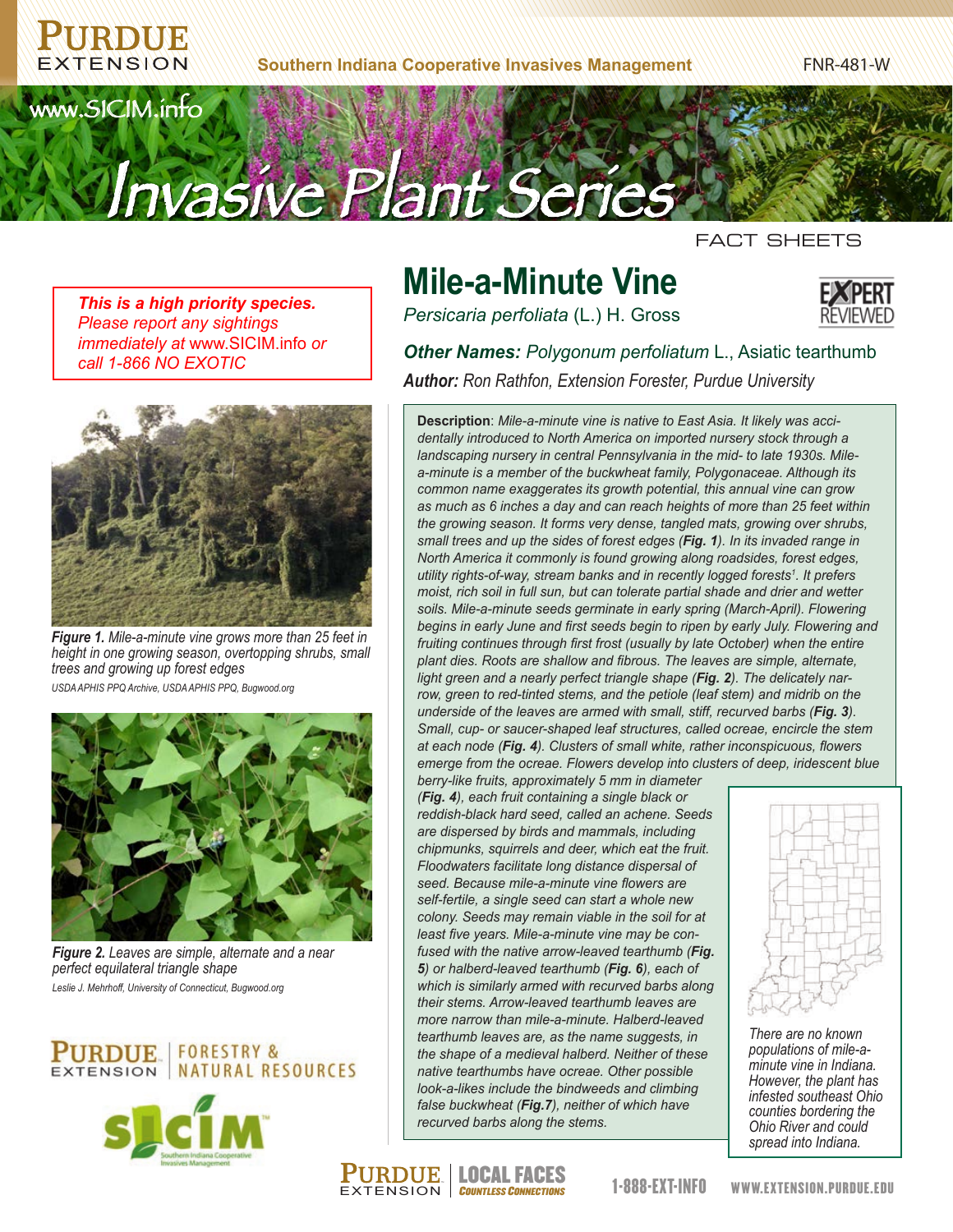#### **Invasive Plant Fact Sheet Series**

FNR-481-W • Mile-a-Minute Vine • *Persicaria perfoliata* (L.) H. Gross

**Distribution**: No known populations of mile-a-minute vine occur in Indiana. The nearest documented infestations to Indiana occur in southeast Ohio counties bordering the Ohio River. Because it has not yet arrived in Indiana, and because of the very real threat of its spreading down the Ohio River or being inadvertently introduced into the state by human activity, this invasive vine is listed as a high-priority species for prevention, early detection and rapid response efforts.

**Impact**: Mile-a-minute's rapid growth and dense infestations, along with its very early spring germination, gives this species a very substantial competitive advantage over most native plant species. It easily overwhelms, shades out and displaces many native



*Figure 3. Stems, petioles and leaf midribs are all lined with small recurved barbs*

*Leslie J. Mehrhoff, University of Connecticut, Bugwood.org*



*Figure 4. Cup- or saucer-shaped leaf structures, called ocreae, encircle the stem at each node; clusters of deep, iridescent blue berry-like fruits are eaten by birds, chipmunks, squirrels and deer, which then spread the seed*

#### **Look-a-likes:**



*Figure 5. The native arrow-leaved tearthumb (*Persicaria sagittata *(L.) Gross ex Nakai; formerly* Polygonum sagittatum *L.) Glenn Galau, Plant Biology, Univ. of Georgia*



*Figure 6. The native halberd-leaved tearthumb (*Persicaria arifolia *(L.) Haraldson; formerly* Polygonum arifolium *L.) Glen Mittlehauser*



*Figure 7. The native climbing false buckwheat (*Fallopia scandens *(L.) Holub; formerly* Polygonum scandens *L.) Sally Weeks, Purdue University*

*Leslie J. Mehrhoff, University of Connecticut, Bugwood.org*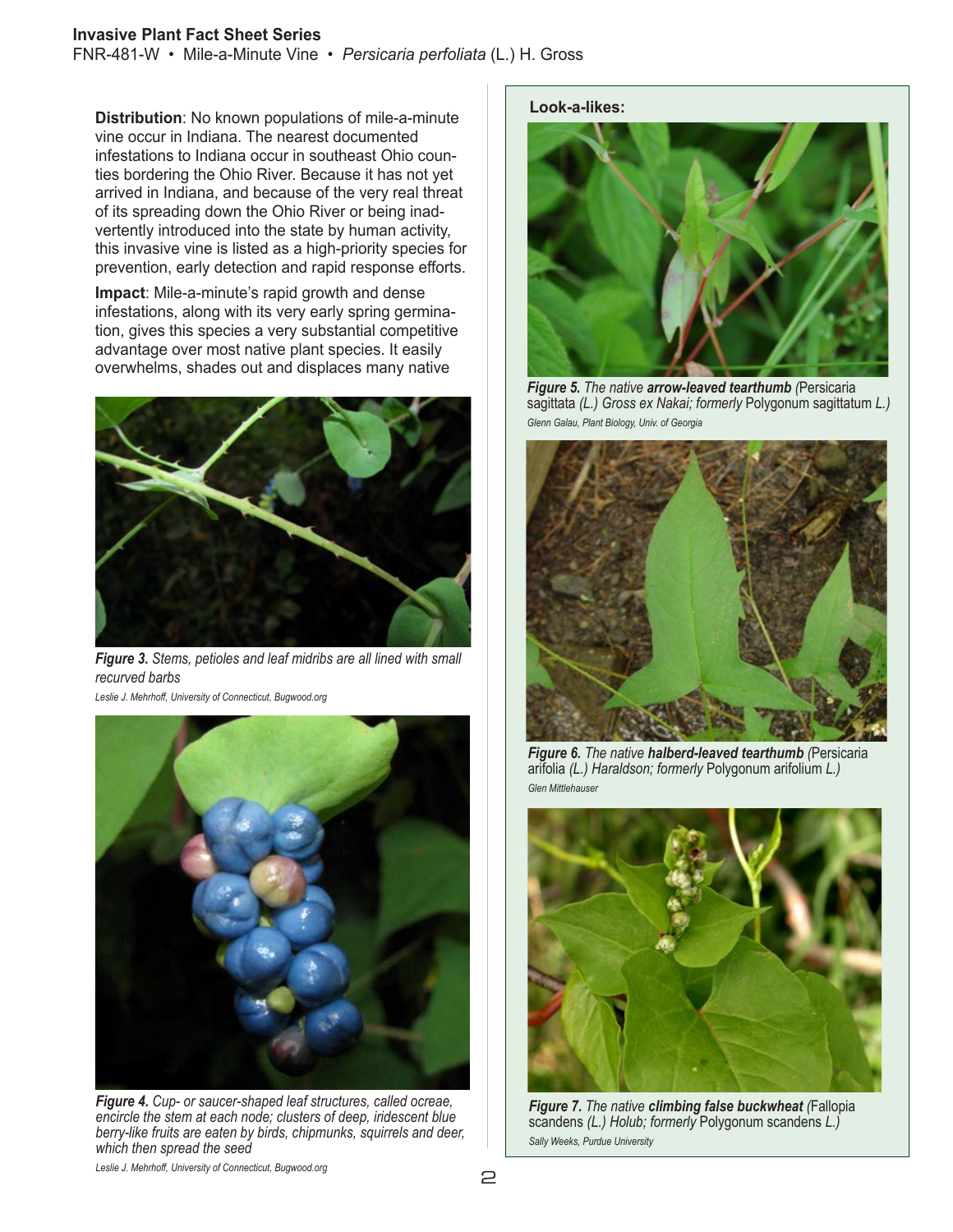plant herbaceous species. It can overtop, shade out, weigh down, and even break taller herbaceous plants, woody shrubs, and tree seedlings and saplings. Milea-minute infestations reduce plant species diversity and disrupt wildlife habitat. Where timber harvesting occurs, mile-a-minute destroys tree seedlings and saplings, resulting in forest regeneration failures.<sup>2</sup> It quickly overruns utility rights-of-way where herbicides are used to control unwanted woody vegetation. Control and restoration costs of areas infested with milea-minute range from \$150 to \$1,240 per acre.<sup>3</sup> The density of barbed stems and leaves makes movement very difficult for both animals and humans, negatively impacting wildlife use and human recreational use of infested areas. It is a pest in nurseries, orchards and landscape plantings. It is listed as a noxious weed in seven states, including Ohio.

**Management**: Efforts should be directed at preventing this pest from entering Indiana and to its early detection. Its movement through Ohio, particularly down the Ohio River, should be closely monitored. Early detection should focus on areas of likely entry, such as disturbed habitats in the Ohio River flood plain. Preparation for its first arrival should begin now so that an effective rapid response can be mounted to eradicate or contain it. Where it already occurs, control should be conducted before mile-a-minute begins producing seed in mid- to late June. Existing populations are most effectively controlled with application of pre-emergent herbicides in early spring, followed by application of a post-emergent herbicide to survivors before fruit set in midsummer. Control efforts and monitoring should continue in subsequent years until no mile-a-minute plants remain. Once mile-a-minute is well established in an area, then management efforts should integrate cultural, biological and chemical control measures, in conjunction with native plant restoration through seeding and planting.

*Prevention:* Avoid disturbing areas where mile-a-minute is present until it has been eradicated for several years. Mowing, road maintenance and agricultural equipment can inadvertently spread mile-a-minute seed. Mow infested areas along roadsides, ditch banks and field edges before seed begins maturing in mid- to late June. Mile-a-minute seed maturation dates may vary from year to year depending on weather patterns. Avoid working or recreating in or walking or driving through infested areas during seed dispersal periods. Clean clothing, shoes, ATVs or vehicles following activity in infested areas.

#### *Control:*

• Manual – Manual control is feasible only for the occasional plant, small infestations or sensitive areas

where herbicides cannot be used. Hand pulling is easy with protective gloves. If manual control occurs after fruit/seed production, plants containing fruits should be bagged and disposed of. Green fruit may still produce viable seed!

- Mechanical Repeated mowing beginning before fruit set and through the growing season to first frost prevents seed production. Mowing should be done low to the ground, as the remaining stems will send up new sprouts and branches.
- Biological A weevil, *Rhinoncomimus latipes*, found feeding on mile-a-minute vine in its native range in Asia has been tested as a biological control agent in northeastern North America. Although minor feeding by adult weevils has been observed on other members of the buckwheat (*Polygonaceae*) family, larvae are only known to feed on milea-minute. *R. latipes* has proved effective in reducing mile-a-minute infestations and seed production, particularly where competing vegetation is already established.4 It has been approved by USDA-APHIS for release and has been integrated into mile-a-minute management programs in 11 eastern states.
- Chemical Large infestations should first be treated with a pre-emergent herbicide application. Effective pre-emergent herbicides include Pendulum Aquacap (pendimethalin) and Plateau (imazapic). When applied to the ground shortly before mile-aminute seeds begin to germinate, they prevent the new germinants from growing and emerging from the soil. Application should occur by mid-March in southern Indiana, depending on weather patterns. Applied at the proper rates and time they also have some selectivity, meaning they will not harm all plants, particularly perennials that break dormancy later in the spring or annuals that germinate later on. Pre-emergent herbicide treatments should be followed up with a post-emergent herbicide application in later spring to early summer (by mid-June) to control the mile-a-minute plants missed or not otherwise killed by the pre-emergent herbicide application. Triclopyr (Garlon 3A, Garlon 4, Element 3, Element 4, others) and glyphosate (Roundup, Glyphomax, Glyphomate 41, Glypro, others) both are effective at controlling established mile-a-minute plants. Triclopyr is a broadleaf-specific herbicide, and applied at proper rates will not harm grasses and sedges. Glyphosate is a broadspectrum herbicide and will damage all classes of plants. A non-ionic surfactant should be used to increase herbicide uptake. Mile-a-minute may grow on stream and riverbanks or near open water.